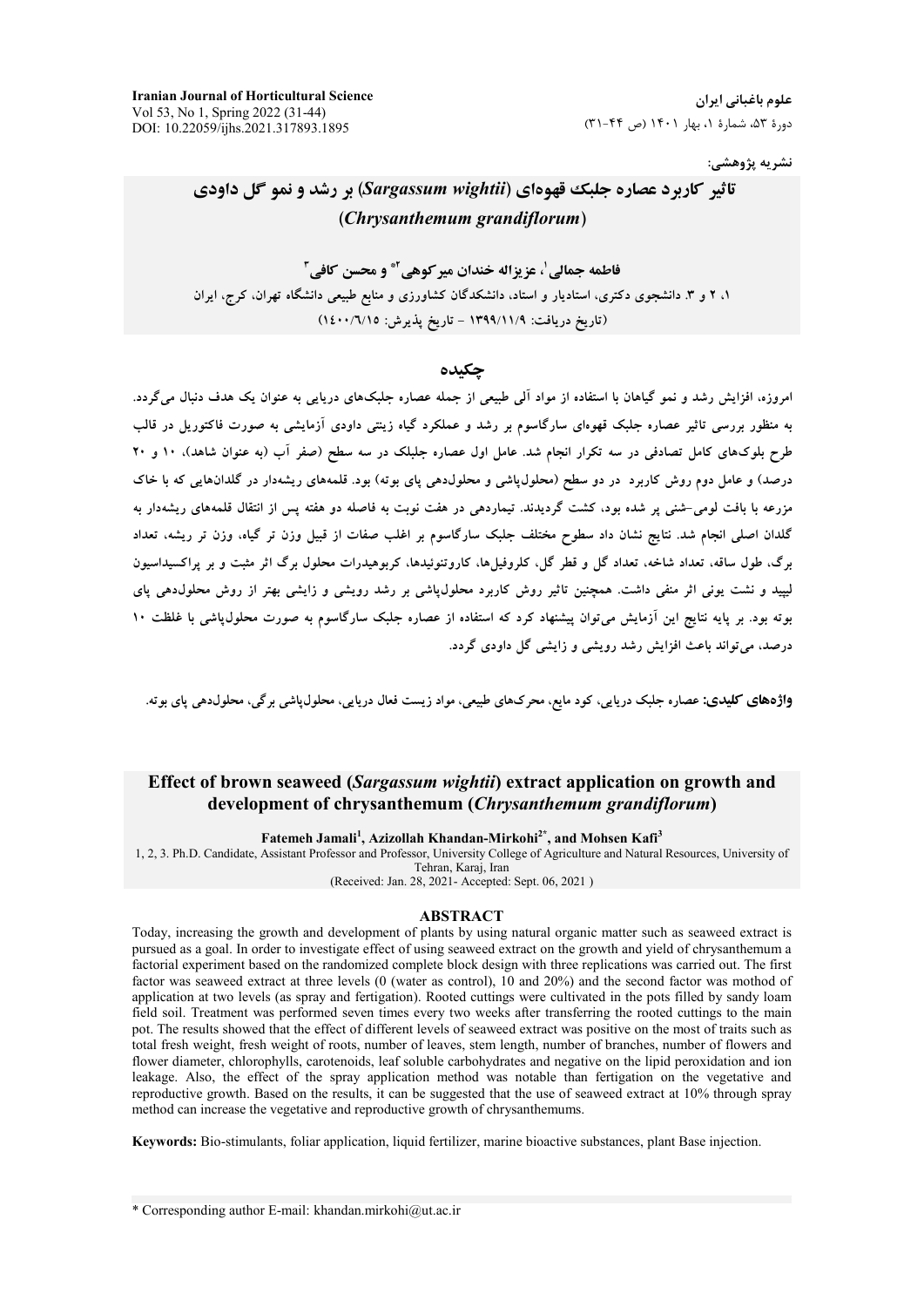به صورت محلول پاشی روی شاخه و برگ گیاه کنار (Zizyphus mauritiana) افزایش در عملکرد و کیفیت میوه مشاهده شد (Rama, 1991). همچنین در هنگام کاربرد محلول پاشی جلبک اینترومورفا افزایش رشد در Gandhiyappan & Perumal, ) كنجد مشاهده شد 2001). باوجود ویژگیهای بسیار بارز جلبکهای دریایی، استفاده از این جلبکها در صنعت گلکاری بخصوص در ایران کمتر مورد توجه قرار گرفته است. از این رو در این پژوهش تاثیر عصاره جلبک سارگاسوم بر گل داودی (Chrysanthemum grandiflorum) بهعنوان یک گیاه شاخص و مهم زینتی مورد بررسی قرار گرفت. جلبک سارگاسوم از شاخه Ochrophyta. رده Phaeophyceae، راسته Fucales و تیره Guiry in Guiry & Guiry, ) میباشد Sargassaceae 2021). گل داودی یکی از مهمترین گیاهان زینتی متعلق به خانواده آفتاب گردان میباشد. این گیاه اغلب روز کوتاه بوده و به صورت طبیعی در پاییز و زمستان گلدهی دارد (Janipour et al., 2017). گل های داودی برای اهداف مختلفی مانند گیاه باغچهای، گلدانی، و شاخه بریدنی استفاده میشود. این گیاه به جهت رشد رویشی و گلدهی شاخص و منظم، به عنوان گیاه محک در این آزمایش انتخاب گردید. نتیجه این تحقیق می تواند در راستای ملاحظات زیستمحیطی و اقتصادی در تولید محصولات زینتی مورد توجه باشد.

## مواد و روشها

این آزمایش در گلخانههای گروه مهندسی علوم باغبانی و فضای سبز دانشگاه تهران در سال ۹۸-۱۳۹۷ انجام شد. گلهای داودی بصورت قلمههای ریشهدار از گلخانهای در محلات تهيه شد. اين آزمايش به صورت فاكتوريل در قالب طرح بلوکهای کامل تصادفی در سه تکرار و سه گیاه در هر کرت بهعنوان مشاهده با شش ترکیب تیماری شامل دو روش کاربرد محلول پاشی و محلول دهی پای بوته و سه غلظت عصاره جلبک سارگاسوم (صفر، ١٠ و ۲۰ درصد) انجام شد. برای غلظت صفر، آب (بهعنوان شاهد) به کار برده شد. قلمههای ریشهدار گیاه در گلدانهایی به قطر ۳۰ سانتی متر پر شده با خاک مزرعه با بافت لومي- شني كشت گرديدند (جدول ١).

### مقدمه

امروزه پژوهش در مورد اثرات انواع محرکهای زیستی جهت تولید محصولات باغبانی و کشاورزی مدرن رو به گسترش است. در میان بیو استیمولیتها، عصاره جلبکھای دریایی نقش مهمی بازی میکنند. جلبکهای دریایی ساکن آبهای شور بوده و در گروه قدیمی تر از گیاهان دسته بندی میشوند. بیشتر آنها قرمز (۶۰۰۰ گونه)، قهوهای (۲۰۰۰ گونه) یا سبز (۱۲۰۰ گونه) هستند. تاثیرات سودمند بسیاری برای استفاده از عصاره جلبکهای دریایی گزارش گردیده است که از جمله آنها میتوان به افزایش در عملکرد محصول، مقاومت گیاه به سرما، افزایش جذب مواد آلی از خاک، مقاومت بالا به شرایط تنش;ا اشاره کرد (Ahmadpour et al., 2017). جلبکها حاوی هورمونهای تنظیم کننده رشد (ایندول استیک اسید، سایتوکینین و ایندول بوتیریک اسید)، ریز مغذیها (Ni و Fe, Cu, Zn, Co, Mo, Mn)، ويتامينها و 0. توبواسيدها هستند (Rajarajan et al., 2014). در واقع ترکیبات بسیاری در جلبکها وجود دارد که در غلظتهای مختلف بر رشد و عملکرد گیاهان همافزایی دارند. از این رو جلبکها را به عنوان مواد سودمند Fornes et al., ) برای گیاهان مختلف معرفی میکنند 2002). گزارشها نشان می دهد که کاربرد عصاره جلبک باعث افزایش محتوی کلروفیل در گیاهان میگردد. پژوهشهای Turan & Köse(2004) بر Rathore et al. (2006) Mancuso et al. انگور، (2009) بر سویا نشان داده است که با کاربرد عصاره جلبک دریایی عملکرد و همچنین محتوی نیتروژن، فسفر و پتاسیم گیاه سویا و انگور افزایش یافته است. يژوهش .Arthur et al. و (2008) Zodape et al. (2003) بر فلفل و نيز .Zodape et al (2010) بر لوبيا نشان دادند که عصاره جلبک دریایی باعث افزایش عملكرد بذر و وزن غلاف، همچنين بهبود ارزش غذايي بذر یعنی پروتئین و کربوهیدرات میشوند. گزارشها نشان داد کاربرد عصاره جلبک در غلظتهای ۱/۲ و ۳ گرم در لیتر باعث افزایش تمام ویژگیهای رشد و Abdel-Mawgoud et ) عملکرد در هندوانه می شود al., 2010). در هنگام کاربرد عصاره آبی جلبک دریایی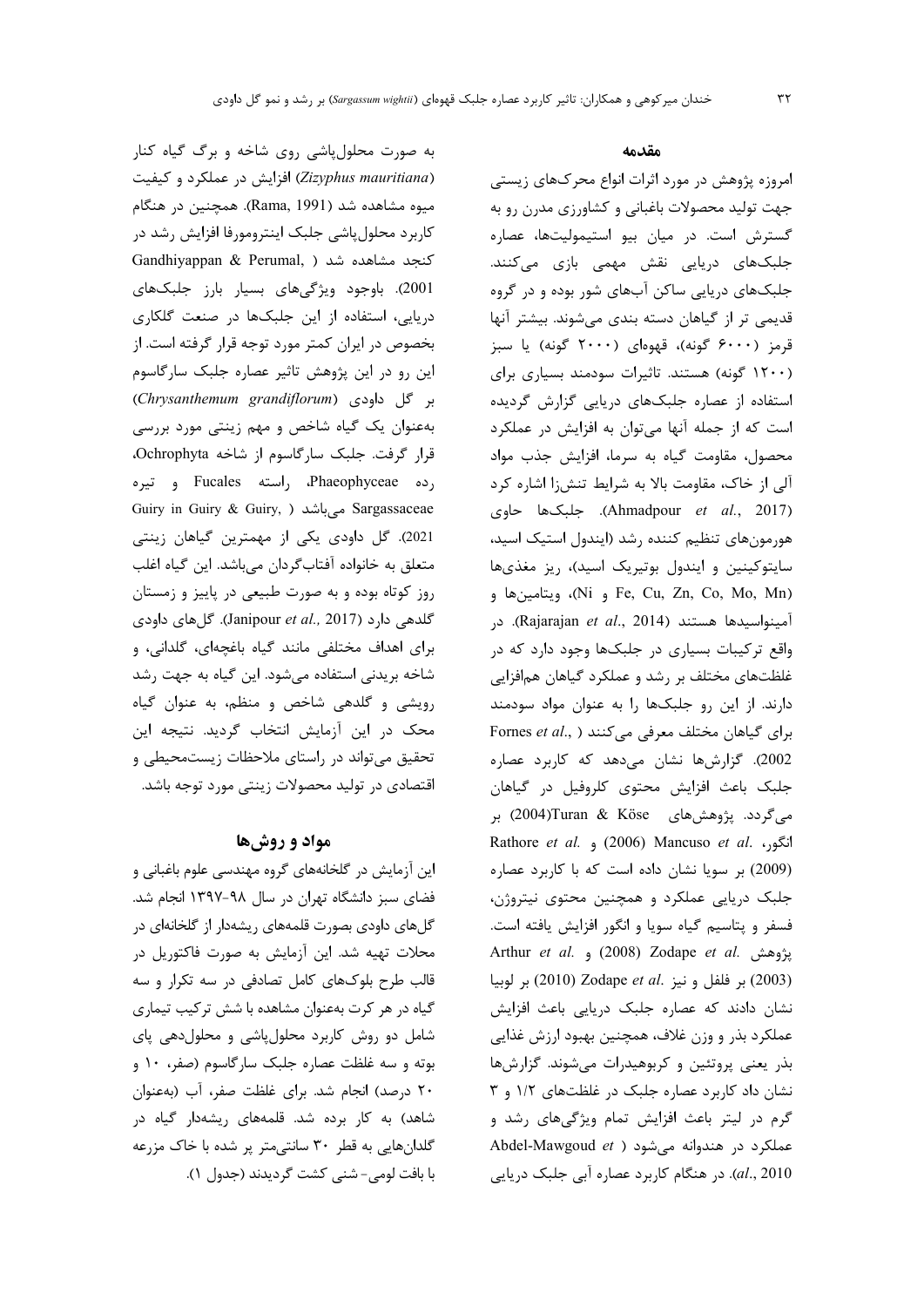جدول ١. ویژگیهای فیزیکی و شیمیایی خاک. Table 1 Physical and chemical properties of experimental soil

| TWOTO TO HOUSE WHO CHOMNOMEDIODOINTO OF CHOOLIMUSHIM SOME |                |       |             |                      |  |    |                |  |  |
|-----------------------------------------------------------|----------------|-------|-------------|----------------------|--|----|----------------|--|--|
|                                                           | Micro-elements | (ppm. |             | Macro-elements (ppm) |  |    |                |  |  |
| VI n                                                      |                |       |             |                      |  | DН | S01J<br>exture |  |  |
| т.с.                                                      | ⊍              | 19.U  | 22<br>ر _ ر |                      |  |    | sandy<br>⊤loam |  |  |

محتوای <sub>د</sub>نگدانههای کلروفیل شامل کلروفیل a، کلروفیل b و کاروتنوئیدها در عصارههای برگی تهیه شده، با استفاده از دستگاه اسیکتروفتومر و روش Arnon (1967) به دست آمد. بر پایه این روش میزان نيم گرم از برگ در هاون چيني ريخته، آنگاه با استفاده از نیتروژن مایع منجمد و سپس ساییده شد. سیس ۲۰ میلی لیتر استن ۸۰ درصد به نمونه اضافه و در دستگاه سانتریفیوژ با سرعت ۶۰۰۰ دور در دقیقه به مدت ده دقیقه قرار گرفت. عصارهٔ جدا شدهٔ رویی جهت اندازهگیری کلروفیل استفاده گردید. میزانی از نمونه درون كووت طيف سنج نوري (اسپكتروفتومتر) ریخته و میزان جذب به طور مستقل در طول موجهای ۶۶۳ نانومتر برای کلروفیلa و ۶۴۵ نانومتر برای کلروفیل b و ۴۴۵ برای کاروتنوئیدها خوانده شد. در نهایت با استفاده از رابطه مرسوم میزان کلروفیلها و کاروتنوئیدها بر حسب میلیگرم بر گرم وزن تر نمونه به دست آمد (Arnon, 1967). برای اندازهگیری نشت یونی، برش (دیسک)های یک سانتی متر مربعی از برگ ها تهيه گرديد و درون فالکونهاي٠۵٠ ميليليتري قرار داد شد، آنگاه میزان ۲۵ میلی لیتر آب مقطر دو بار تقطير شده به آن اضافه شد. سيس فالكونها را به مدت ٢۴ ساعت در دمای اتاق روی دستگاه لرزا (شیکر) قرار داده و پس از این مدت با استفاده از دستگاه هدایتسنج الکتریکی، هدایت الکتریکی (EC1) آنها اندازه گیری شد. فالکونهای حاوی نمونهها به مدت سی دقیقه درون بن ماری با دمای ۹۰ درجه سانتی گراد قرار داده شدند. مجددا هدایت الکتریکی نمونهها که نشانگر میزان کل نشت الکترولیت ها در اثر مرگ سلول است (EC2) ثبت گردید و سپس توسط فرمول زير محاسبه شد (Jiang & Chen, 1995). = درصد شاخص ثبات غشای سلولی

 $\{1 - (EC1/EC2)\} \times 100$ برای تهیه عصاره آبی، جلبک سارگاسوم

گیاهان پس از سازگار شدن به محل اصلی منتقل شدند. تیماردهی در هفت نوبت پس از انتقال قلمههای ریشهدار به گلدان اصلی تا شروع گلدهی (صفر-۲۴-۲۸-۲۸-۳۵-۴۲-۴۹ روز پس از انتقال به گلدان اصلی) صورت گرفت. در روش محلول پاشی گیاه با عصاره آبی جلبک، تیماردهی تا زمانی ادامه یافت که عصاره از برگهای گیاه چکه کند. در روش محلول دهی پای گیاه نیز عصاره به میزان ۵۰ درصد حجم آب مورد نیاز گیاه اعمال شد. نیاز آبی هر گیاه با توجه به ظرفیت گلدانی به روش وزنی تخمین زده شد. ظرفیت گلدانی پس از اشباع شدن خاک گلدان و گذشت ٢۴ ساعت به دست آمد که مقدار آن برابر ٣٠٠ ميلي ليتر بود (Jegadeeswaran et al., 2012). صفات مورد مطالعه شامل وزن تر و خشک بوته، ارتفاع بوته، تعداد شاخه جانبي، تعداد برگ، سطح برگ، كلروفيل a، b، كاروتنوئيدهاي برگ، نشت الكتروليت، کربوهیدرات و میزان پراکسیداسیون لیپیدهای غشا ثبت گردید. میزان پراکسیداسیون لیپیدهای غشا براساس تشكيل كميلكس مالون،ي[لدئيد (Malondialdehyde; MDA) با تيوباربيتوريک اسيد (TBA) سنجش شد و غلظت MDA با استفاده از ضريب تصحيح M $^{-1}$  Cm $^{-1}$   $\sim$  1/۵۵ $\times$  1 در طول موج ۵۵۰ نانومتر اندازهگیری شد. نتایج حاصل از اندازهگیری برحسب میکرومول در میلیگرم وزن خشک محاسبه و ارائه شد (Heat & Packer, 1986). برای اندازهگیری ارتفاع گیاه از خطکش میلی متری استفاده گردید. وزن تر و خشک گیاه و وزن تر و خشک ریشه برحسب گرم با استفاده از ترازوی دیجیتال برحسب گرم اندازهگیری شد. برای اندازهگیری سطح برگ از هر تکرار بیست برگ انتخاب با استفاده از دستگاه اندازهگیری سطح برگ -Leaf Area Meter (ΔT-ENGLAND) برحسب میلی مترمربع اندازهگیری و میانگین آنها به عنوان سطح برگ بیان شد. محاسبه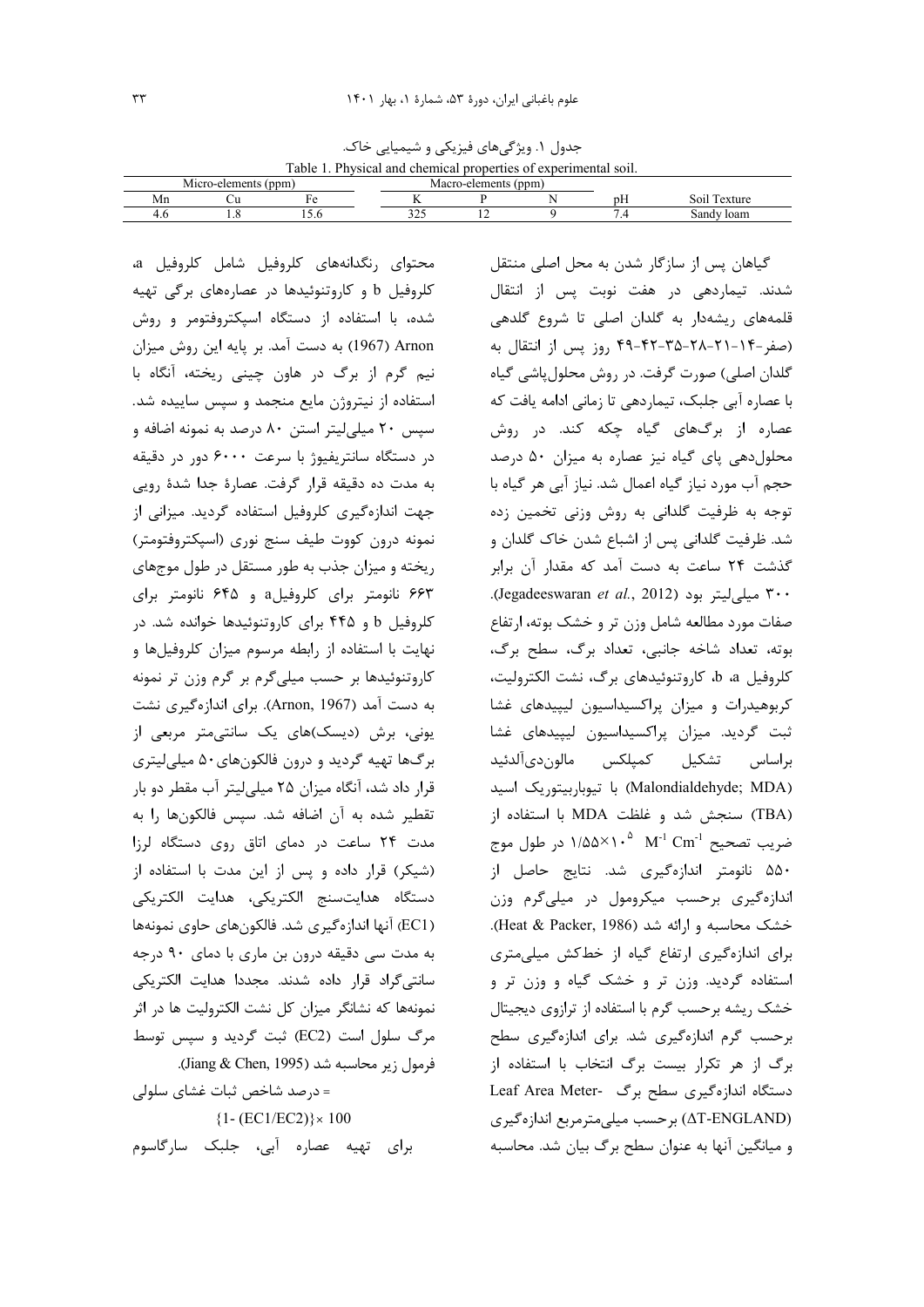(Sargassum wightii) از سواحل دریای خلیج فارس در استان بوشهر جمع آوری شد. پس از جمع آوری .<br>جلبکها به منظور رفع آلودگی شن و دیگر مواد با آب دریا شست و شو و سپس به آزمایشگاه منتقل شد و در نهایت مجدد با آب شهری شست و شو شد. در مرحله بعد جلبکها به مدت یک هفته در سایه خشک شدند. جلبکهای خشک ابتدا توسط دست به قطعات کوچکتر تقسیم و سپس توسط دستگاه آسیاب برقی يودر شدند.

به منظور تهیه عصاره آبی از جلبک به نسبت ۱:۱۰۰ جلبک و آب مقطر اضافه و به مدت ۲۰ دقیقه در دمای ۱۲۱ درجه سانتی گراد اتوکلاو گردید. سیس عصاره بدست آمده توسط كاغذ واتمن شماره ۴ فيلتر شد. این عصاره ۱۰۰ درصد در ِ نظر گرفته شد و بقیه نسبتها از این عصاره تهیه گردید. سپس به منظور

آنالیز ویژگی های فیزیکی و شیمیایی جلبک از دستگاه HPLC و ICP استفاده شد (جدول ٢). دادهها توسط نرمافزار SAS (نسخه ۹/۱) مورد آنالیز آماری قرار گرفت و مقایسه میانگینها با استفاده از آزمون چند دامنهای دانکن در سطح احتمال خطای ۵ درصد صورت گرفت.

### نتايج و بحث

نتایج نشان داد کاربرد سطوح مختلف جلبک سارگاسوم و نیز روش کاربرد بر اغلب صفات از قبیل وزن تر گیاه، وزن تر ریشه، تعداد برگ، طول ساقه، تعداد شاخه، تعداد گل و قطر گل، كلروفيلها، كاروتنوئيدها، كربوهيدرات محلول برگ، پراکسیداسیون لیپید و نشت یونی در سطح احتمال خطای یک درصد اثر معنیدار داشت (جدولهای ۳ و ۴).

| Table 2. Physical and chemical properties of Sargassum wightile extract. |  |  |  |  |
|--------------------------------------------------------------------------|--|--|--|--|
|                                                                          |  |  |  |  |

|    | ∴ner | (ppm<br><u>. д</u> |    | мл  | $-$<br>PPHI                                 |    |      |  |
|----|------|--------------------|----|-----|---------------------------------------------|----|------|--|
| Mn |      | -                  |    | $-$ |                                             | DП | olor |  |
|    |      |                    | эı | . . | $\Omega$<br>$\overline{\phantom{a}}$<br>.oc |    |      |  |
|    |      |                    |    |     |                                             |    |      |  |

جدول ٣. نتايج تجزيه واريانس اثر عصاره جلبک و روش کاربرد بر برخي صفات گل داودي.

Table 3. Results of variance analysis effect of seaweed extract and application method on some traits of chrysanthemum.

| Mean of squares |           |                      |           |                     |                    |                        |           |  |
|-----------------|-----------|----------------------|-----------|---------------------|--------------------|------------------------|-----------|--|
|                 | Dry       | Leaf                 | Leaf      | Shoot               | Shoot              | Flower                 | Flower    |  |
|                 | weight    | number               | surface   | length              | number             | number                 | diameter  |  |
|                 | $0.25$ ns | $0.24$ ns            | 3795.9**  | 0.17ns              | 0.04 <sub>ns</sub> | $0.54$ ns              | $0.28$ ns |  |
|                 | $0.16$ ns | $178.1***$           | 1828.3ns  | 221.88**            | $5.01***$          | $56^{**}$              | $15.3***$ |  |
|                 |           | $118.6$ **           | 67299.2** | 34.44 <sup>**</sup> |                    | $19.1$ **              | $28.7***$ |  |
|                 | 1.01"     | $504.4$ **           | 27062.4** | $24.03***$          |                    | $4.79**$               | $1.13*$   |  |
|                 | 0.14      | 1.3                  | 490.4     | 0.19                | 0.07               | 0.31                   | 0.17      |  |
|                 | 1.98      | 1.62                 | 1.52      | 1.23                | 3.61               | 1.22                   | 0.81      |  |
|                 | d.f       | $11.6$ <sup>**</sup> |           |                     |                    | $1.79***$<br>$0.85***$ |           |  |

as \* و\*\* به ترتیب نبود تفاوت معنی دار و تفاوت معنی دار در سطح احتمال ۵ و ۱ درصد.

ns, \*, \*\*: Non-significantly difference and significantly difference at 5 and 1 percent of probability level, respectively.

| جدول ۴. نتایج تجزیه واریانس اثر عصاره جلبک و روش کاربرد بر برخی صفات فیزیولوژیک گل داودی |  |
|------------------------------------------------------------------------------------------|--|
|------------------------------------------------------------------------------------------|--|

Table 4. Results of variance analysis effect of seaweed extract and application method on some physiological traits of chrysanthemum.

| Source of       |    | Mean of squares |                    |                      |              |                         |                   |  |
|-----------------|----|-----------------|--------------------|----------------------|--------------|-------------------------|-------------------|--|
| variation       | df | Chlorophyll     | Chlorophyll        | Carotenoid           | Carbohydrate | Lipid                   | Electrolyte Ionic |  |
|                 |    | a               |                    |                      |              | peroxidation            | leakage           |  |
| Replication     |    | $0.28$ ns       | $0.29$ ns          | 0.03 <sub>ns</sub>   | $0.01$ ns    | 0.0000003ns             | 225.8ns           |  |
| Treatment $(T)$ |    | 49.97**         | $82.28$ **         | $3.66$ <sup>**</sup> | $0.1***$     | $0.00009$ <sup>**</sup> | $10170.14$ **     |  |
| Method (M)      |    | $7.35***$       | $46.33***$         | $1.95***$            | $0.12***$    | $0.00002$ ns            | 61451.93**        |  |
| $M \times T$    |    | $2.93*$         | 1.08 <sub>ns</sub> | $0.69**$             | 0.006ns      | $0.000009$ **           | 16871.84**        |  |
| Error           |    | 0.54            | 0.47               | 0.04                 | 0.008        | 0.0000006               | 496.9             |  |
| C.V(%)          |    | 2.25            | 4.26               | 1.19                 | 2.55         | 5.62                    | 4.88              |  |

as \* و\*\* به ترتیب نبود تفاوت معنی دار و تفاوت معنی دار در سطح احتمال ۵ و ۱ درصد.

ns, \*, \*\*: Non-significantly difference and significantly difference at 5 and 1 percent of probability level, respectively.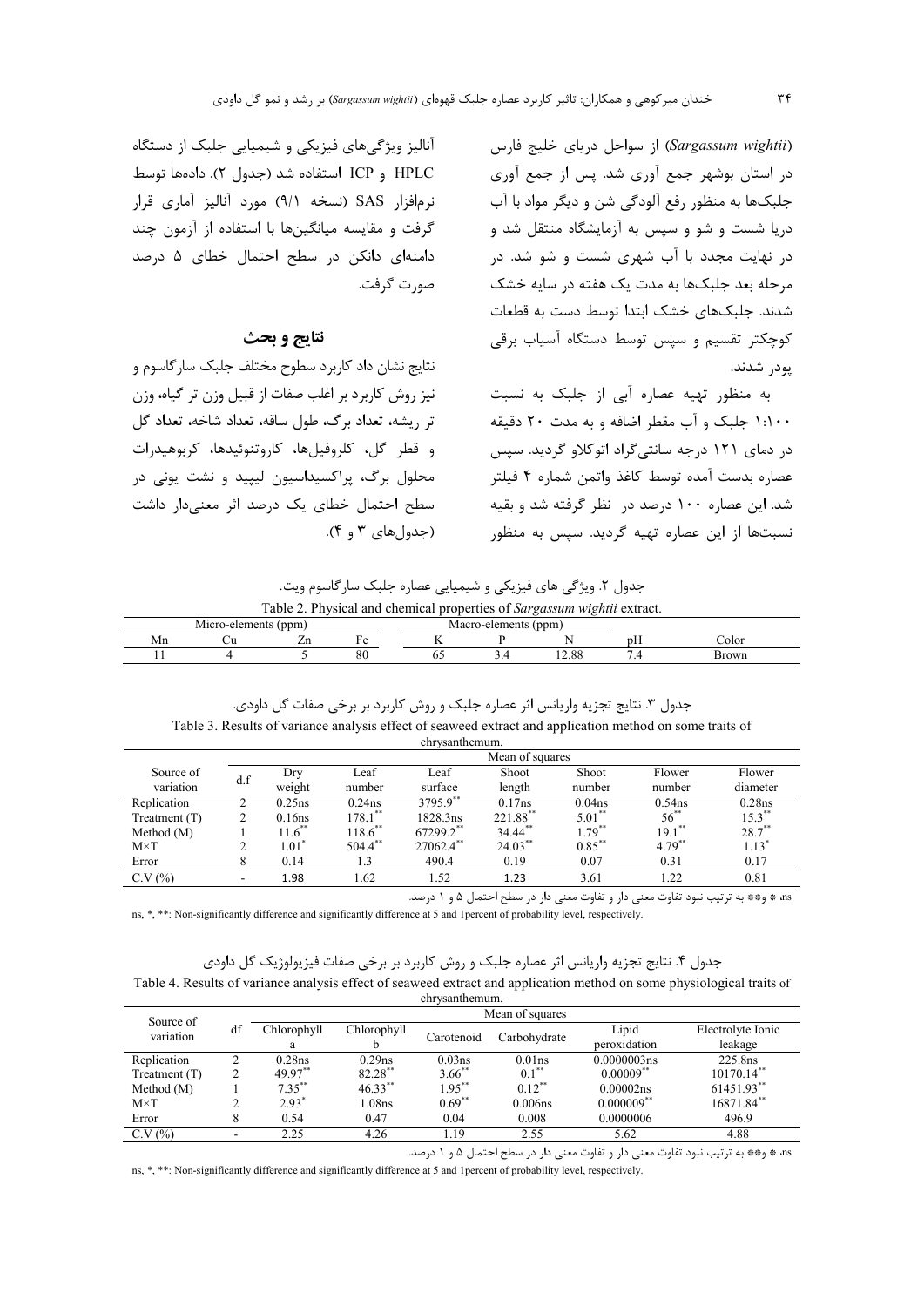تیمار عصاره جلبک سارگاسوم در سطح ۱۰ درصد در هر دو روش کاربرد محلول پاشی و محلول دهی پای بوته باعث افزايش وزن تر بوته داودي (به ترتيب ۶۱/۳۳ و ۶۶/۳۳ گرم) نسبت به شاهد (۵۴/۱ گرم) شد (شکل ۱).

همچنین نتایج نشان داد با افزایش غلظت عصاره جلبک (۲۰ درصد) وزن تر بوته در روش محلول دهی پای بوته تا حدود شاهد کاهش یافت ولی در روش محلول یاشی هنوز روند افزایش محسوس مشاهده شد. مشاهدات حاکی از آن است که روش محلول یاشی تاثیر بیشتری نسبت به محلولدهی پای بوته در افزایش وزن تر گیاه داشت. عصاره جلبک به عنوان یک منبع غذایی مناسب برای گیاهان مطرح است (Salwa, 2013). زيرا عصاره جلبک داراي مقدار بالايي مواد ضروری مانند آمینو اسیدها، ویتامینها، آنتی اکسیدانها و هورمونهای طبیعی میباشد ( Shahira 2015). این محلول باعث آزاد سازی آهسته مواد غذایی و افزایش محصول در گیاه می شود ( ,Rama 1991). استفاده از عصاره جلبک در افزایش تحمل گیاهان به شرایط خشکی، شوری، آفات و دیگر شرایط Singh et al., ) نامطلوب محیطی بسیار موثر است 2015). بعبارتي هرچه رشد و نمو گياه در طول مرحله رشد رویشی بیشتر باشد موجب افزایش مواد مغذی در برگ شده که این امر در نهایت موجب افزایش وزن تر گياه خواهد شد (Khan et al., 2009). همچنين کاربرد عصاره آبی جلبک اینترومورفا و سارگاسوم

ویتس به صورت محلولپاشی بر گیاه Zizyphus mauritiana، موجب افزایش در عملکرد، وزن تر گیاه Gandhiyappan & Perumal, ) میغیت میوه شد 2001). طبق نتايج حاصل از جدول تجزيه واريانس، بین تعداد برگ در سطوح مختلف عصاره جلبک قهوهای سارگاسوم و نیز در روشهای متفاوت کاربرد از لحاظ آماری اختلاف معنی داری در سطح یک درصد مشاهده شد (جدول ٣). تیمار عصاره جلبک سارگاسوم در سطح ۱۰ درصد در هر دو روش کاربرد تزریق پایه بوته و محلول پاشی باعث افزایش تعداد برگ در بوته داودی (به ترتیب ۹۰/۳۳ و ۷۵/۸۳ عدد) نسبت به شاهد (۶۸/۱۲ و ۷۰/۹۲ عدد) شد (شکل ۲). همچنین مشاهدات نشان داد با افزایش غلظت عصاره جلبک (۲۰ درصد) در هر دو روش کاربرد، تعداد برگ کاهش یافت. روش تزریق یای بوته تاثیر بیشتری بر تعداد برگ در گیاه داشت. بررسی کاربرد عصاره جلبک در غلظتهای ۳ و ۱/۲ گرم در لیتر در گیاه هندوانه نشان داد که عصاره جلبک باعث افزایش تمام پارامترهای Abdel Mawgoud et al., ) رشد و عملکرد می شود 2010). در واقع از آنجایی که عصاره جلبک حاوی هورمونهای طبیعی رشد (اکسین و سایتوکینین) می-باشد می تواند ,شد ,ا از طریق افزایش ,خدادهای متابولیکی مانند تقسیم سلولی و بزرگ شدن سلول که بهنوبه خود باعث افزایش تعداد برگ خواهد شد، تسريع نمايد (Lall et al., 2017).



شکل ۱. مقایسه میانگین اثر متقابل عصاره جلبک و روش کاربرد بر وزن تر داودی. Figure 1. Mean comparison interaction effect of seaweed extract extract and application method on fresh weight of chrysanthemum.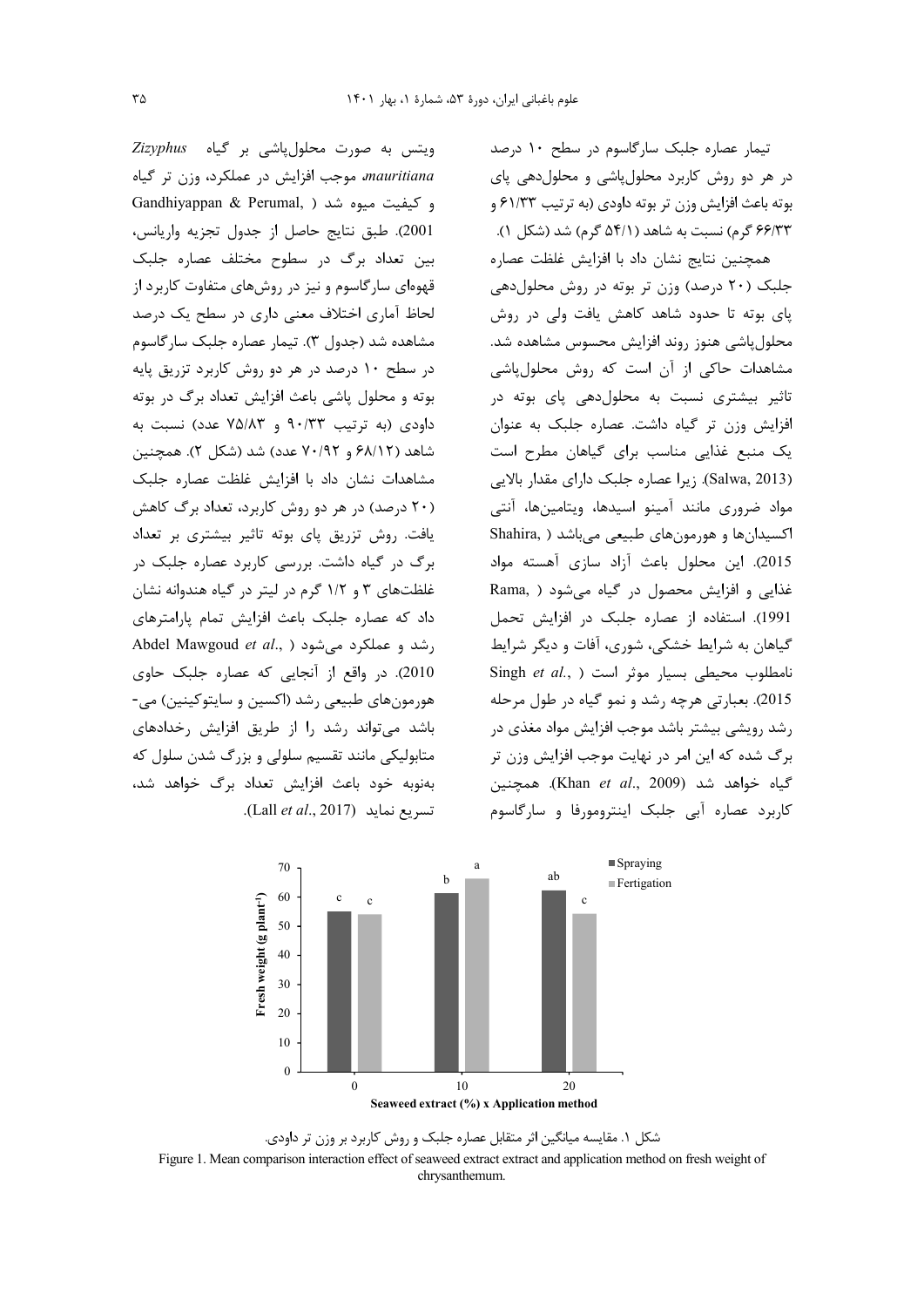

شکل۲. مقایسه میانگین اثر متقابل عصاره جلبک و روش کاربرد بر تعداد برگ داودی. Figure 2. Mean comparison interaction effect of seaweed extract extract and application method on leaf number of chrysanthemum.

افزایش تعداد شاخه بوته داودی (۸/۳۳ و ۸ عدد) نسبت به شاهد (۶ عدد) شد (شکل ۴). همچنین مشاهدات نشان داد با افزایش غلظت عصاره جلبک (٢٠ درصد) تعداد شاخه بوته داودي (٧ عدد) در روش محلول دهی یای بوته نسبت به تیمار ۱۰ درصد کاهش یافت اما این تعداد از شاهد بیشتر بود. مشاهدات حاکی از آن است که روش محلول یاشی تاثیر بیشتری نسبت به محلول دهی یای بوته در افزایش تعداد شاخه داشت. وجود عناصر نیتروژن و فسفر در عصاره جلبک باعث رشد حداکثری ارتفاع ساقه، تعداد شاخه و افزایش نهایی اندازه گیاه می شود که نتیجه آن افزایش در تولیدات فتوسنتزی و متعاقبا افزایش نسبت مطلوب کربن به نیتروژن خواهد بود. گزارشات نشان میدهد کاربرد عصاره جلبک سار گاسوم و گلاسیلاریا کالریا در گیاهان نخود، ذرت و لوبیای چشم بلبلی باعث افزایش شاخه دهی می شود .(Ananthara & Venkatesalu, 2002)

روش کاربرد محلول پاشی و محلول دهی پای بوته باعث

نتايج حاصل از جدول تجزيه واريانس نشان داد بين وزن تر ریشه و تیمار عصاره جلبکی و روش کاربرد عصاره جلبک اختلاف معنی داری از لحاظ آماری در سطح یک درصد وجود دارد (جدول۴). تیمار عصاره جلبک سارگاسوم در سطح ۱۰ درصد در هر دو روش کاربرد محلول پاشی و تزریق پایه بوته باعث افزایش وزن تر ریشه در بوته داودی (به ترتیب ٢٠/٣٣ و ١٩/٥٠ گرم) نسبت به شاهد (۱۶ و ۱۵ گرم) شد (شکل ۵).

نتايج حاصل از جدول تجزيه واريانس نشان داد بين طول ساقه در سطوح مختلف عصاره جلبک قهوهای سارگاسوم از لحاظ آماری اختلاف معنی داری در سطح یک درصد وجود دارد. همچنین روش کاربرد نیز در سطح یک درصد معنیدار بود. تیمار عصاره جلبک سارگاسوم در سطح ۱۰ درصد روش محلول پاشی باعث افزایش طول ساقه (۴۳/۴ سانتی متر) نسبت به شاهد و سطح ٢٠ درصد تيمار (به ترتيب ٣۴/٧٣ و ٣٨/٨٨سانتي متر) شد (شکل ۳). در روش محلول دهی یای بوته با افزایش غلظت تیمار طول ساقه کاهش یافت، به طوریکه طول ساقه در سطح صفر، ١٠ و ٢٠ درصد (به ترتيب ۳۱/۷۷، ۳۱/۷۷ و ۳۰/۹۰ ۳۵ سانتی متر) بود. مشاهدات نشان داد روش محلول پاشی تاثیر بیشتری در افزایش طول ساقه نسبت به روش محلول دهی یای بوته داشت. افزایش در طول ساقه ممکن است به دلیل افزایش انعطاف دیواره سلول<sub>ی</sub> و فسفات غنی از انرژی باشد که در نهايت منجربه تقسيم سلولي و طويل شدن سلول مي شود.

همچنین گزارش شده است که محتویات هورمونی و استیمولیتهای دیگر رشد و مواد غذایی تاثیر مثبتی بر رشد بافت ریشه و شاخه گیاه دارند و باعث تحریک رشد و محصول دهی در گیاه می شوند (Pruthvi et al., 2017).

جدول تجزيه واريانس نشان داد تيمار عصاره جلبک اثر معنیداری بر تعداد شاخه در سطح یک درصد داشت (جدول۳). همچنین روش کاربرد نیز بر این صفت در سطح یک درصد معنیدار بود. تیمار عصاره جلبک سارگاسوم در سطح ۱۰ درصد در هر دو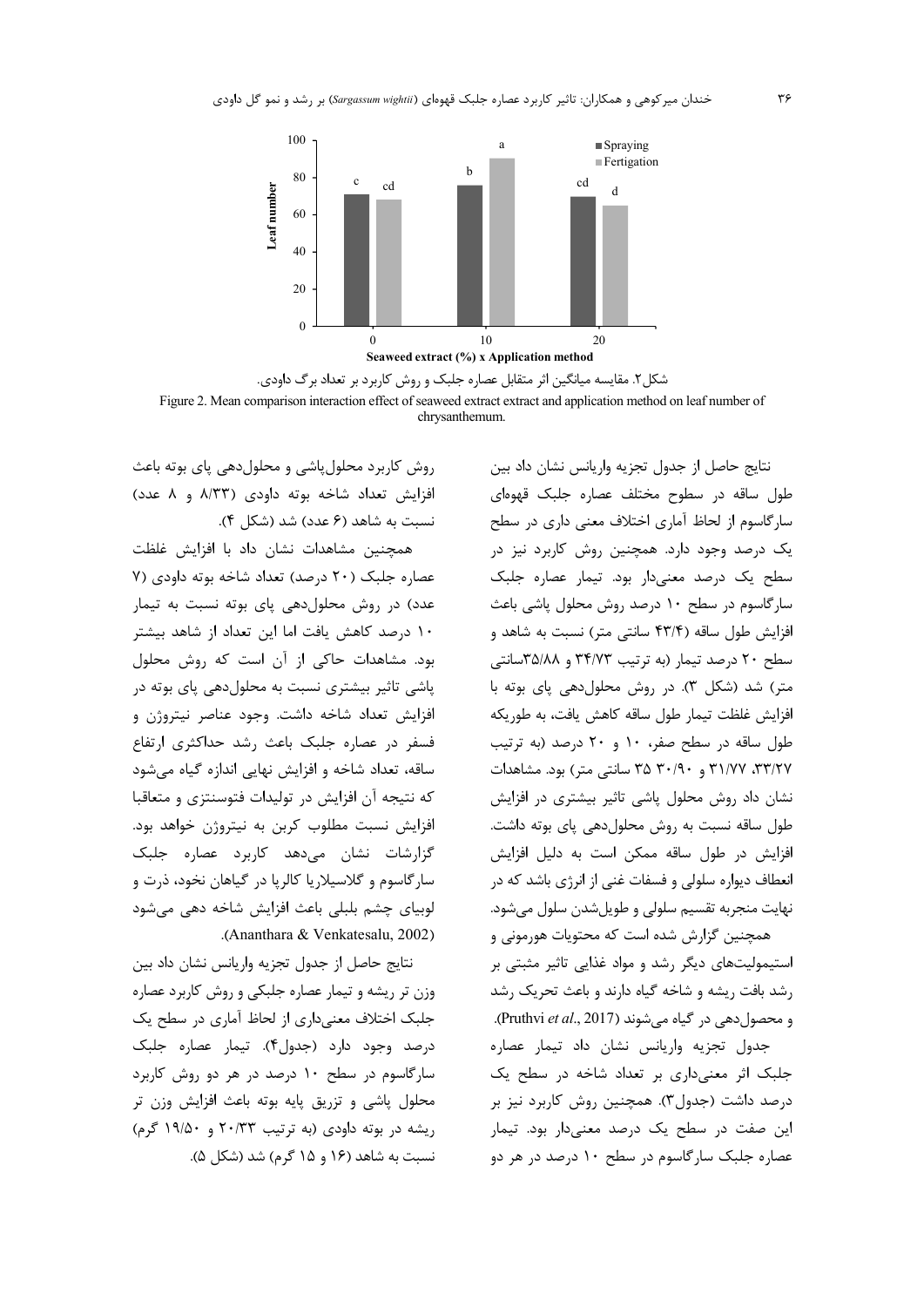





شکل ۴. مقایسه میانگین اثر متقابل عصاره جلبک و روش کاربرد بر تعداد شاخه داودی. Figure 4. Mean comparison interaction effect of seaweed extract extract and application method on shoot number of chrysanthemum.



شکل ۵. مقایسه میانگین اثر متقابل عصاره جلبک و روش کاربرد بر وزن تر ریشه داودی. Figure 5. Mean comparison interaction effect of seaweed extract extract and application method on root fresh weight chrysanthemum.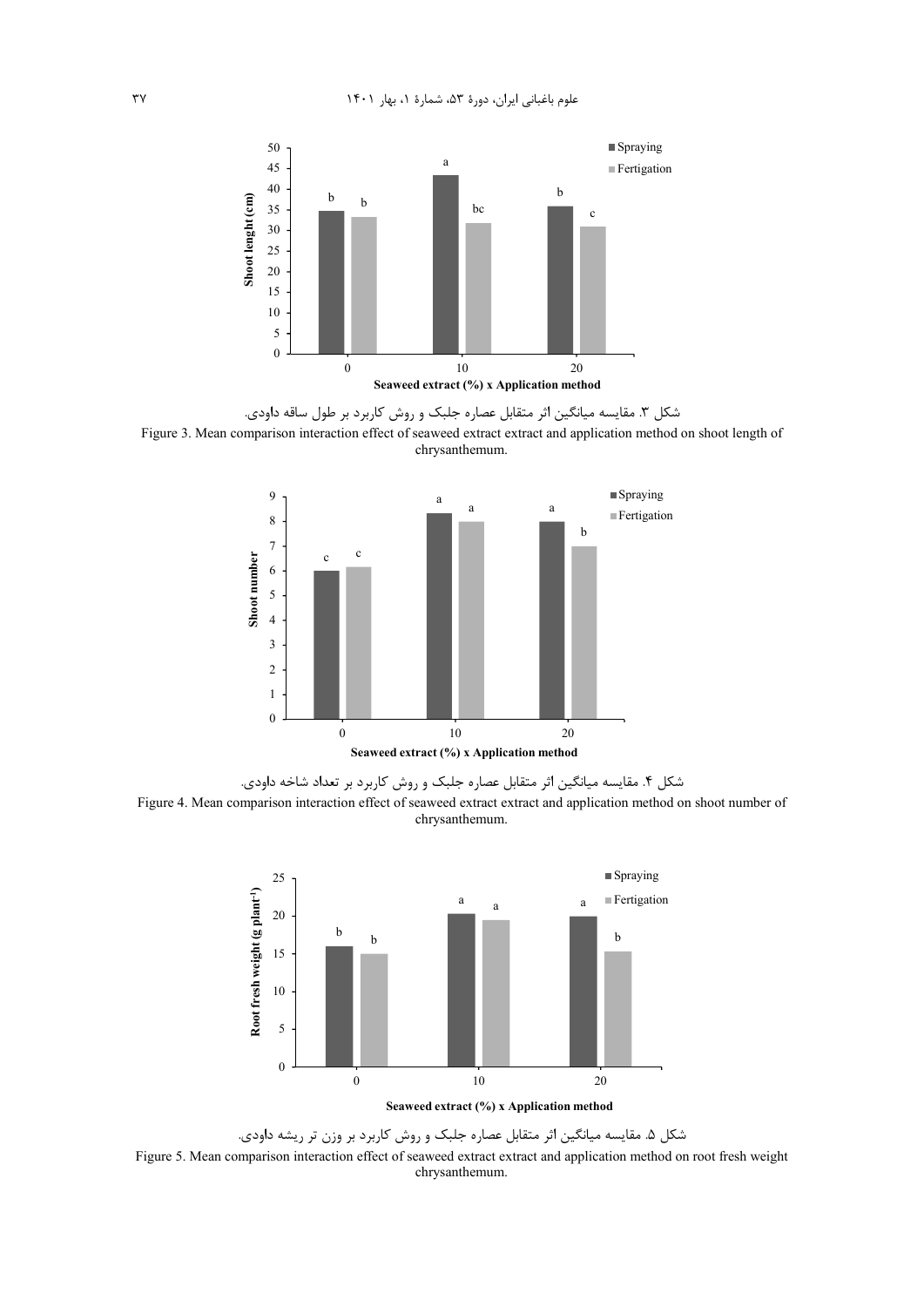همچنین مشاهدات نشان داد با افزایش غلظت عصاره جلبک (٢٠ درصد) در روش محلول دهی پای بوته وزن تر ریشه کاهش یافت. روش محلول یاشی تاثیر بیشتری در افزایش وزن تر ریشه نسبت به روش محلول دهی یای بوته داشت. نتایج نشان داد وزن خشک ریشه تحت تاثیر تیمار عصاره جلبک سارگاسوم قرار نگرفت و از لحاظ آماری اختلاف معنی داری بین سطوح مختلف تیمار و شاهد مشاهده نشد. در واقع محتويات هورمون طبيعي اكسين مي تواند از طريق افزایش رخدادهای متابولیکی سبب تحریک توسعه , يشه شود (Lall *et al.,* 2017). اكسين تاثير مستقیمی بر القای تولید ریشه و تاثیر تحریکی بر فعالیت منبع و انتقال اسیمیلیتها به طرف انتهای ساقه دارد.

نتايج حاصل از جدول تجزيه واريانس نشان داد صفت بین تعداد گل و قطر گل از لحاظ آماری در

سطح یک درصد اختلاف معنیداری وجود داشت (جدول۳). همچنین روش کاربرد نیز در سطح یک درصد معنی دار بود. تیمار عصاره جلبک سارگاسوم در سطح ۱۰ درصد در هر دو روش کاربرد محلول پاشی و تزريق پايه بوته باعث افزايش تعداد گل و قطر گل در بوته داودی (به ترتیب ۲۰/۳۳ و ۱۹/۵۰ عدد و ۵۳/۶۸ و ۵۲/۶۸ سانتی متر) نسبت به شاهد (۴۲ عدد و ۴۸/۹۰ سانتی متر) شد (شکل ۶).

مشاهدات نشان داد با افزایش غلظت عصاره جلبک (۲۰ درصد) تعداد گل و قطر گل در هر دو روش کاربرد کاهش یافت. روش محلولپاشی تاثیر بیشتری نسبت به محلول دهی یای بوته در افزایش تعداد گل و قطر گل در بوته داودی داشت. عصاره جلبک در افزایش تحرک سایتوکینین از ریشه به اندام زایشی و Vijayanand et ) افزايش سنتز سايتوكينين نقش دارد  $. (al., 2014)$ 



شکل ۶. مقایسه میانگین اثر متقابل عصاره جلبک و روش کاربرد بر تعداد گل (A) و قطر گل (B) داودی. Figure 6. Mean comparison interaction effect of seaweed extract extract and application method on flower number (A) and flower diameter (B) of chrysanthemum.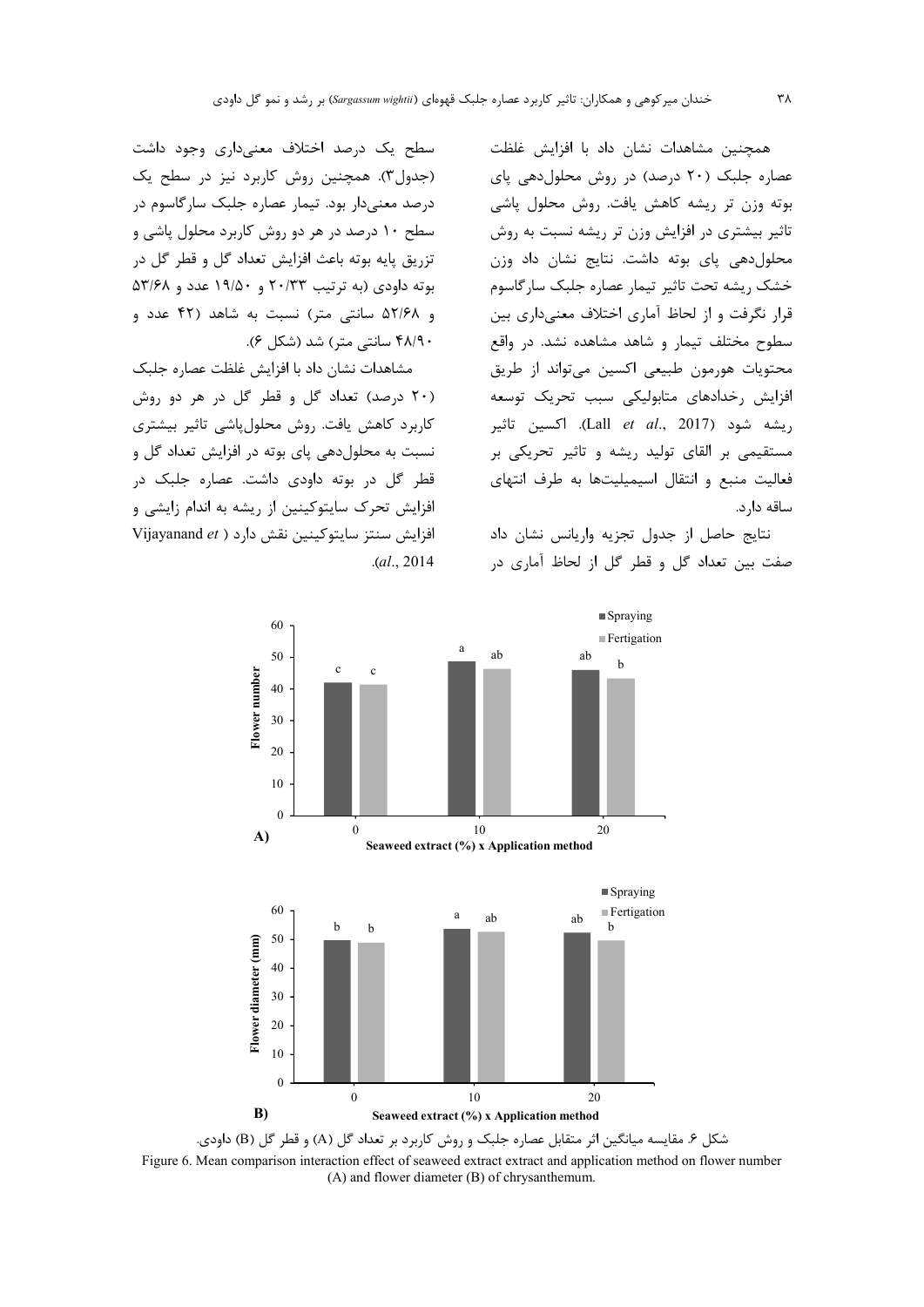این افزایش در میزان سایتوکینین در دسترس گیاه موجب شروع گلدهی و افزایش عملکرد گیاه .<br>خواهد شد. همچنین کاربرد عصاره جلبک سارگاسوم به صورت محلول پاشی برگی بر گیاه گوجهفرنگی باعث افزایش شاخصهای رشدی مانند ارتفاع گیاه، تعداد شاخه، تعداد گل، تعداد میوه و وزن میوه شد (Kumari et al., 2011). عصاره جلبک احتمالا گلدهی را به وسیله شروع رشد گیاه قوی تشویق میکند. تعداد گل در گل جعفری تیمار شده با عصاره جلبک افزايش يافت (Khan et al., 2009). كاربرد عصاره جلبک بر گیاه ژربرا نیز تاثیر مثبتی بر تعداد برگ، طول ساقه، تعداد شاخه و قطر گل داشت ( Sahagún

et al., 2014). در گل کوکب غلظت پایین جلبک نسبت به غلظت بالاتر بر صفات گلدهی موثر بود (Shahira, 2015).

.<br>نتايج حاصل از جدول تجزيه واريانس نشان داد بين غلظت کلروفیل a و b و تیمار عصاره جلبک تفاوت آماری در سطح یک درصد مشاهده شد (جدول ۴). تیمار عصاره جلبک سارگاسوم در سطح ۱۰ درصد در هر دو روش كاربرد محلول ياشي و محلول دهي ياي بوته باعث افزايش کلروفيل a و b در بوته داودي (به ترتيب ۳۴/۶۶ و ۲۱/۹۳ میلیگرم بر گرم وزن تر و ۳۲/۶۷ و ۱۶/۷۰ میلی گرم بر گرم وزن تر) نسبت به شاهد (۳۳/۰۸ و ۱۳/۴۸ میلی گرم بر گرم وزن تر) شد (شکل ۷).



شکل ۷. مقایسه میانگین اثر متقابل عصاره جلبک و روش کاربرد بر کلروفیل a (A) و B) b) داودی. Figure 7. Mean comparison interaction effect of seaweed extract extract and application method on chlorophyll a (A) &b (B) of chrysanthemum.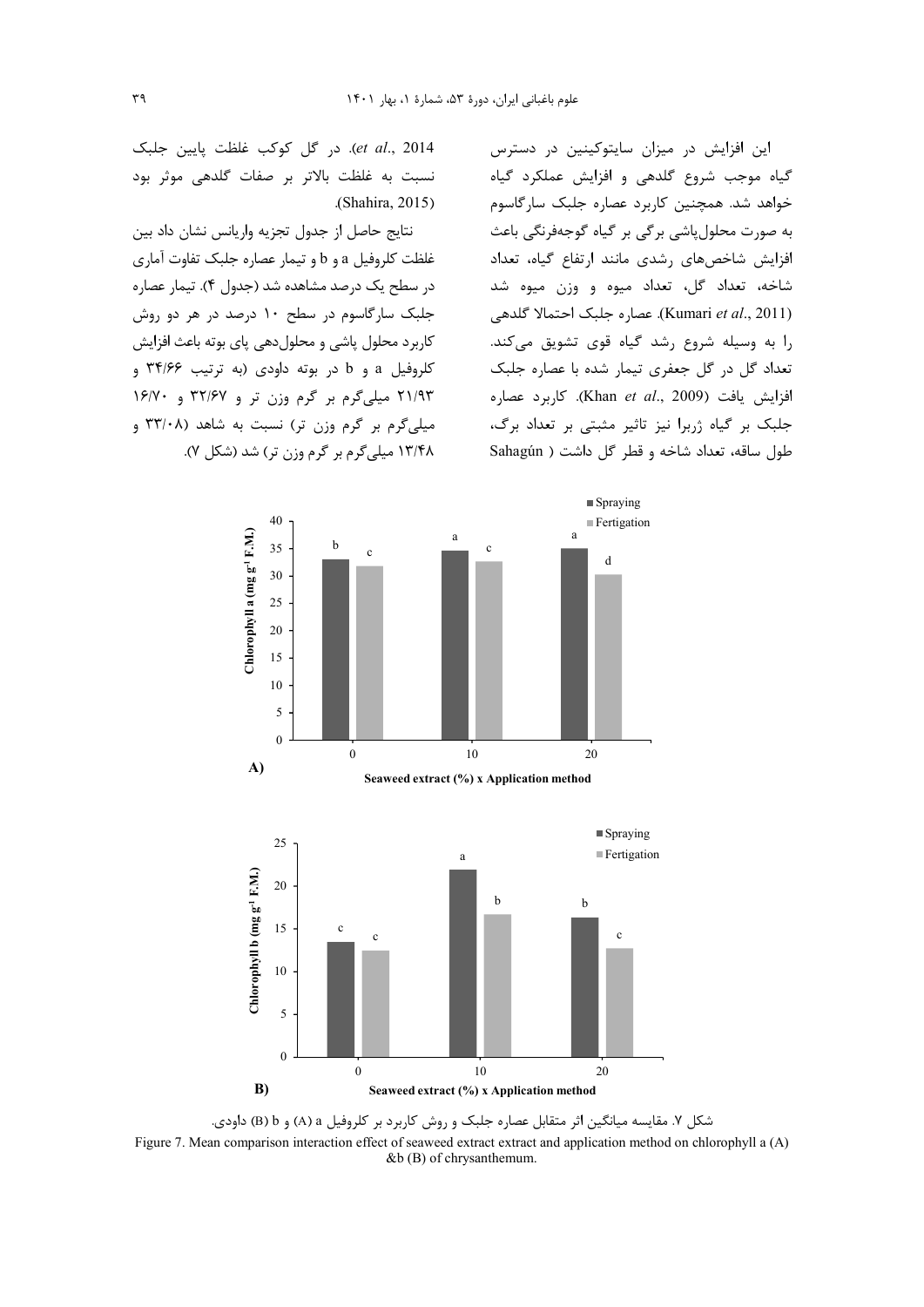نتايج حاصل از جدول تجزيه واريانس نشان داد از لحاظ آماري اختلاف معنىدارى بين مقدار کاروتنوئیدها و تیمار عصاره جلبک و همچنین بین مقدار کاروتنوئیدها و روش کاربرد عصاره جلبک در سطح یک درصد وجود دارد (جدول۴). تیمار عصاره جلبک سارگاسوم در سطح ۱۰ درصد در هر دو روش کاربرد محلول پاشی و محلول دهی پای بوته باعث افزایش مقدار کاروتنوئیدها در بوته داودی (به ترتیب ۱۷/۹۲ و ۱۶/۸۶ میلی گرم بر گرم وزن تر) نسبت به شاهد (۱۶/۷۴ میلیگرم بر گرم وزن تر) شد (شکل ۸). با افزایش غلظت عصاره جلبک (۲۰ درصد) در هر دو روش کاربرد محلول یاشی و محلول دهی یای بوته مقدار کاروتنوئیدها کاهش یافت. روش کاربرد محلولپاشی تاثیر بیشتری نسبت به روش محلول دهی یای بوته در افزایش غلظت کاروتنوئیدها داشت. عصاره جلبک در گیاه Cyamopsis tetragonaloba در غلظت پایین (۲۰ درصد) باعث افزايش كلروفيل كل و كاروتنوئيدها شد (Thirumaran et al., 2009). این امر ممکن است .<br>ناشی از حضور مواد محرک رشد گیاه در عصاره جلبک مانند سایتوکینین، منیزیم و پتاسیم باشد که نقش حیاتی در فتوسنتز بازی می کنند. غلظت پایین عصاره جلبک گراسیلاریا باعث افزایش کربوهیدرات کل و کاروتنوئیدها در گیاه لوبیای چیتی شد .(Lakshmi & Sundaramoorthy, 2010).

با افزایش غلظت عصاره جلبک (۲۰ درصد) در روش محلول پاشي، ميزان كلروفيل a افزايش يافت اما اين روند در مورد کلروفیل b کاهشی بود (شکل ۷). با افزایش غلظت در روش محلول دهی یای بوته، کلروفیل a و b كاهش يافتند. تاثير روش كاربرد محلول پاشي بر غلظت كلروفيل نسبت به روش محلول دهي ياي بوته بيشتر بود. در گل جعفری گیاهانی که غلظت یک درصد جلبک الوا دریافت کرده بودند دارای بیشترین ارتفاع، تعداد شاخه و غلظت رنگدانههای فتوسنتزی و کلروفیل بودند. افزایش در رنگدانههای فتوسنتزی ممکن است به دلیل حضور بتایین در عصاره جلبک، افزایش در تعداد و اندازه Manimaran et ) كلرويلاست و توسعه بهتر گرانا باشد al., 2018). كاهش در غلظت كلروفيل در گياهان تيمار شده با غلظت ٢٠ درصد ممكن است به دليل كاهش يتانسيل آب در گياه باشد (Asadi et al., 2020). گزارشات نشان داد آبسیزیک اسید موجود در جلبک باعث افزایش غلظت کلروفیل در برگ گیاهان تیمار شده می شود (Blunden et al., 1977; Khan et al., 2009). گزارش حاضر مطابق نتايج حاصل از گياه Sesamum indicum است. در این گیاه عصاره جلبک اینترومورفا Gandhiyappan & ) موجب افزایش محتوی کلروفیل شد Perumal, 2007). همچنین عصاره جلبک گراسیلاریا (Gracilaria) و كالريا (Caulerpa) موجب افزايش شد Cyamposis sp. محتوى كلروفيل در گياه . .(Thangam et al., 2003).



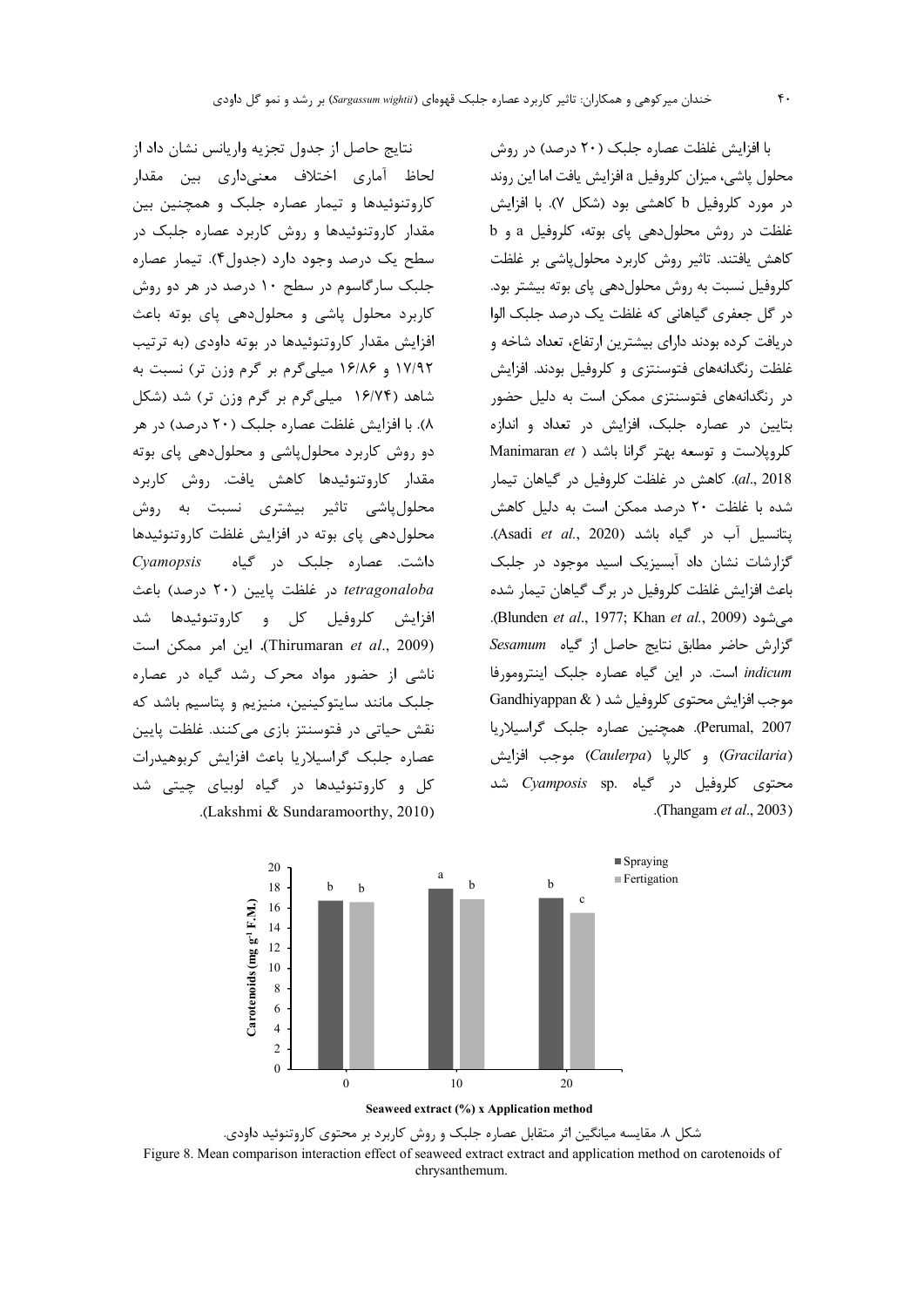تیمار عصاره جلبک در گیاه سورگوم باعث افزایش كلروفيل b a و كلروفيل كل تا غلظت جلبك تا ١/٥ درصد شد و در غلظت بالاتر اثر بازدارندگی ایجاد نمود (Sridhar & Rengasamy, 2010). عصاره جلبک در غلظت پایین ۲۵ درصد باعث افزایش مواد بیوشیمیایی مانند كاروتنوئيد، آمينواسيد، قند محلول، فعاليت آلفا وبتا آميلاز در ريشه و ساقه شد (Bai et al., 2011). بعبارتی کاربرد عصاره جلبک رنگدانههای فتوسنتزی را در بالاترین سطح نگهداری می کنند. عصاره جلبکها حاوی سایتوکینین، اکسین و بتاین هستند که اینها باعث افزایش غلظت کلروفیل در برگ میشوند (Schwab & Raab, 2004).

نتايج حاصل از جدول تجزيه واريانس نشان داد، بين کربوهیدرات محلول برگ در سطوح مختلف عصاره جلبک قهوهای سارگاسوم از لحاظ آماری اختلاف معنیداری در سطح یک درصد وجود دارد (جدول۴). همچنین تاثیر روشهای مختلف کاربرد عصاره جلبک بر میزان کربوهیدرات محلول برگ در سطح یک درصد معنیدار بود. تیمار عصاره جلبک سارگاسوم در سطح ۱۰ درصد و ۲۰ درصد هر دو روش کاربرد محلولدهی پای بوته و محلول پاشی باعث افزایش مقدار کربوهیدرات محلول برگ در بوته داودی (به ترتیب ٣/٧٣ و ٣/٧٠ میکرومول بر گرم وزن خشک و ۳/۴۹ و ۳/۵۰ میکرومول بر گرم وزن خشک) نسبت به شاهد (۳/۳۴ میکرومول بر گرم وزن خشک) شد (شکل ۹). روش محلول دهی پایه بوته تاثیر بیشتری نسبت به روش محلولپاشی در افزایش میزان کربوهیدرات بوته داودی داشت. در گیاه et al., 2008) (Arthur et al., 2003; Zodape et al., 2008)  $\epsilon$ et al., 2010) نشان داد شد که عصاره جلبک دریایی باعث افزایش عملکرد بذر و وزن غلاف همچنین بهبود پروتئین و کربوهیدرات بذر می شوند. همچنین میزان کربوهیدرات محلول دانه گندم در تیمار ١٠ درصد عصاره جلبک قهوهای Nizamuddinia zanardinii افزایش یافت و در تیمار ٢٠ درصد باعث Chaffarizadeh et al., 2014). (Ghaffarizadeh et al., 2014). در بررسی اثر سطوح مختلف (۴۰-۳۰-۲۰-۵-۵ درصد) عصاره جلبک قهوهای سارگاسوم بر گیاه لوبیا چیتی مشاهده شد که محتوی کربوهیدارت محلول

گیاهان تحت تیمار غلظت۱۰درصد عصاره جلبک به طور معنیداری نسبت به تیمار شاهد افزایش یافت (Sivasankari et al., 2006). افزايش ميزان كربوهيدات ممکن است به علت افزایش میزان کلروفیل و در نتیجه افزایش میزان فتوسنتز و ساخت کربوهیدارت باشد .(Sridhar & Rengasamy, 2010)

جدول تجزیه واریانس نشان داد بین صفت پراکسیداسیون لیپید و سطوح مختلف تیمار عصاره جلبک در سطح یک درصد اختلاف معنیداری وجود دارد (جدول۴). اما بين روش كاربرد در اين صفت اختلافی معنیداری مشاهده نشد. بیشترین مقدار پراکسیداسیون لیپید در هر دو روش کاربرد در شاهد (۰/۰۱۷ نانومول مالون دی آلدئید بر گرم وزن تر) و كمترين مقدار پراكسيداسيون ليپيد در تيمار عصاره جلبک سارگاسوم سطح ۲۰ درصد روش کاربرد محلول پاشي بوته داودي (۰/۰۰۸ نانومول مالون دي آلدئيد بر گرم وزن تر) مشاهده شد (شکل ۱۰).

همچنین با افزایش غلظت تیمار در روش محلول دهى پايه بوته مقدار پراكسيداسيون ليپيد افزایش یافت اما این روند در روش کاربرد محلولپاشی کاهشی بود. پلی ساکاریدهای موجود در جلبکها آنتی اکسیدانهای قوی هستند و برخی از آنها موجب خنثی سازی فعالیت سوپراکسید و رادیکال هیدروکسید میشوند و از پراکسیداسیون لیپید جلوگیری می کنند (Shao et al., 2014). همچنین بتا کاراتون b موجود در جلبک مانع فعالیت ليپيدوپراكسيداز مى شود (Giampieri et al., 2014). همچنین کاهش در لیپیدوپراکسیداز در کاهو و اسفناج ناشی از حضور آنتیاکسیدانهای موجود در جلبک مشاهده شد (Sandepogu, 2018).

نتايج نشان داد بين صفت نشت الكتروليت و تيمار عصاره جلبک در سطح یک درصد اختلاف معنیداری از لحاظ آماری وجود دارد (جدول۴). بیشترین مقدار نشت الکترولیت در هر دو روش کاربرد در شاهد (۶۳۶/۹۸ میلی موس بر سانتی متر) و کمترین مقدار در تیمار عصاره جلبک سارگاسوم سطح ۲۰ درصد روش کاربرد محلولپاشی بوته داودی (۳۳۳/۳۶ میلی موس بر سانتی متر) مشاهده شد (شکل ١١).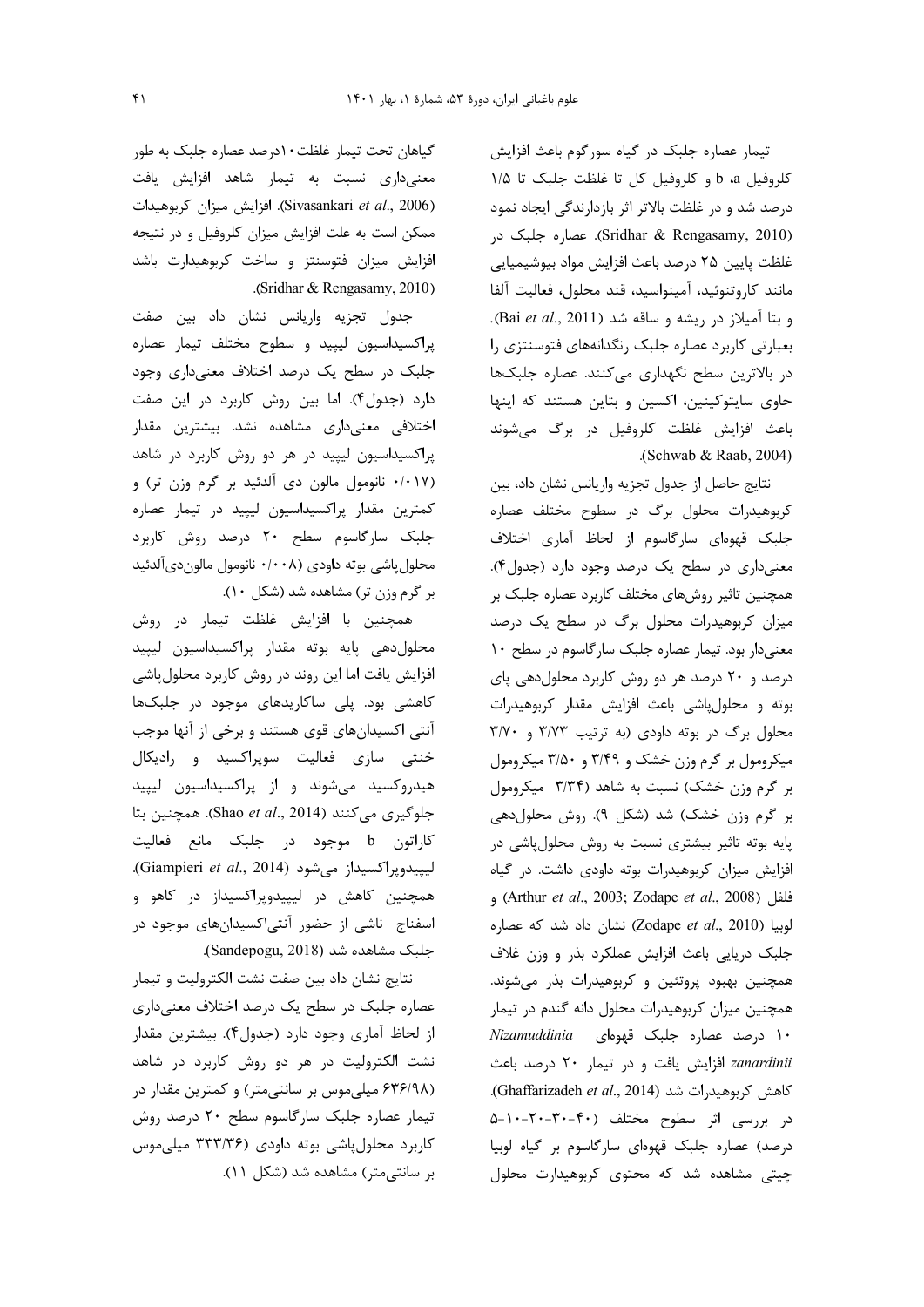

شکل ۹ مقایسه میانگین اثر متقابل عصاره جلبک و روش کاربرد بر محتوی کربوهیدراتهای داودی. Figure 9. Mean comparison interaction effect of seaweed extract extract and application method on carbohydrate of chrysanthemum.









جمله عناصر مغذى مىباشد كه از جمله آنها می توان به کلسیم و پتاسیم موجود در عصاره جلبک اشاره کرد در واقع کلسیم در فعالیت أنزيمها، طويل شدن و پايداري سلول كمک مي كند

با افزایش سطح تیمار در روش محلولپاشی روند تغييرات مقدار نشت الكتروليت كاهشى اما در روش کاربرد محلول دهی یای بوته افزایش ناچیزی مشاهده شد. عصاره جلبک حاوی مواد مختلفی از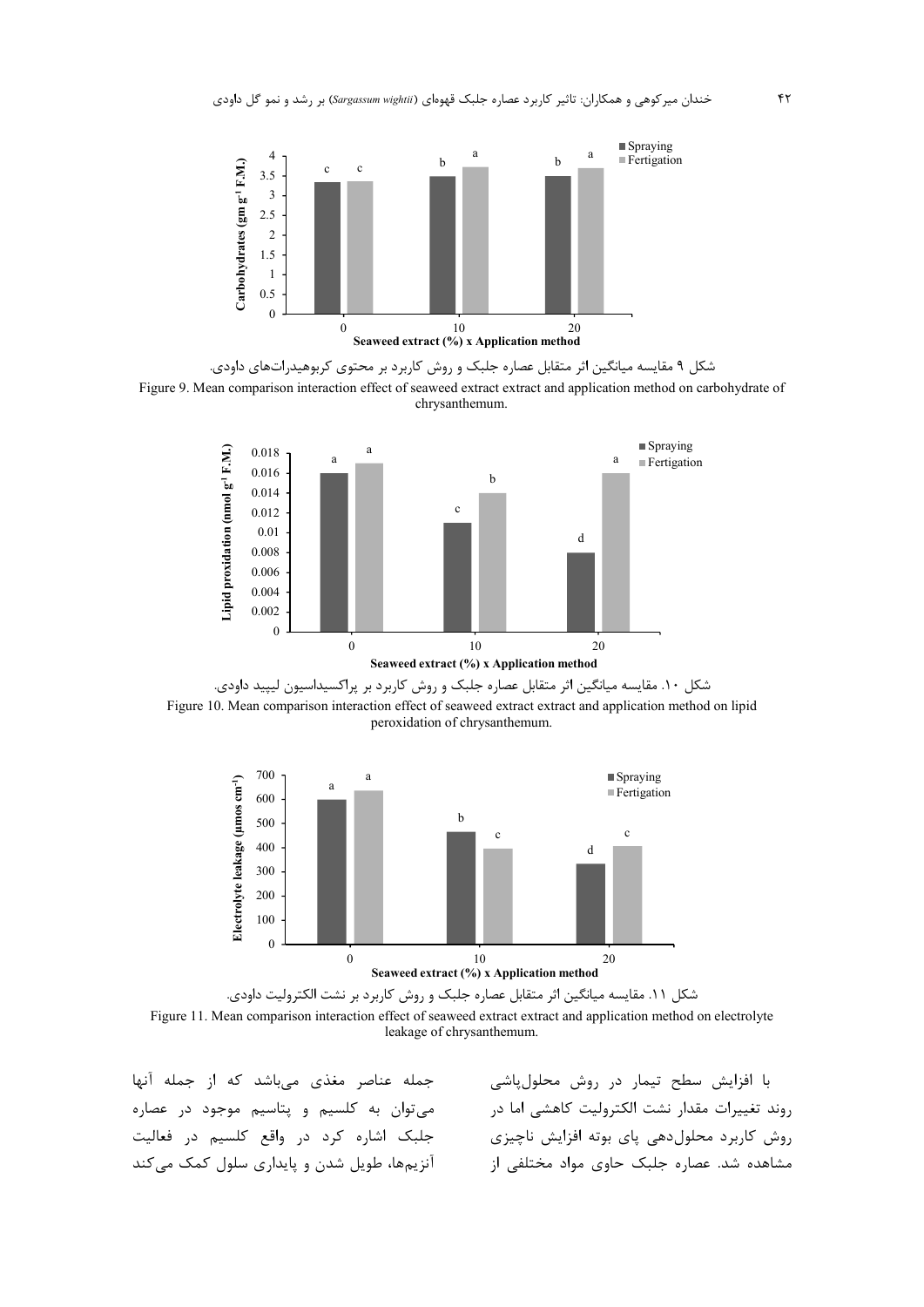کربوهیدرات، محتوی کلروفیل a b و کاروتنوئیدها مربوط به تیمار ١٠ درصد عصاره آبی جلبک سارگاسوم بود. بطور کلی می توان گفت عصاره جلبکها به دلیل وجود هورمونهای موثر رشد و عناصر ماکرو و میکرو ضروری برای رشد گیاهان مورد استفاده هستند از این رو انتظار می رود در غلظتهای پایین باعث افزایش رشد و عملکرد گیاهان شوند.

از اینرو پایداری بیشتر دیواره سلولی در گیاهان مصدر وزن تر، تعداد برگ طول ساقه، تعداد گل، قطر گل، .<br>تیمارشده با عصاره جلبک نسبت به گیاهان شاهد مشاهده می شود (Pramanick et al., 2013).

> نتيجه گيري کلي نتايج اين پژوهش نشان داد، محلول ياشى گياهان با عصاره آبي جلبک منجر به بهبود ويژگيهاي کمي و کیفے گل داودی نسبت به تیمار شاهد شد. پیشترین

#### **REFERENCES**

- 1. Abdel-Mawgoud, A. M., Tantawy, A. S., Magda M. R., & Hoda, A. M. (2010). Seaweed extract improves growth, yield and quality of different watermelon hybrids. Agriculture and Biological Sciences, 6(2), 161-186.
- 2. Ahmadpour, R., Faraji, F., Ahmadiani, S., Hassanzadeh, J., Rajaei, F., & Mohammadi, F. (2017). Evaluation of seed dormancy failure in Allium cepa species by seaweed Ascophyllum nodosum extract under salinity stress. International Conference on Agricultural Sciences of Medicinal Plants. 1-7.
- 3. Anantharaj, M., & Venkatesalu, V. (2002). Effect of seaweed liquid fertilizer on Vigna catajung. Seaweed Research Utilisation, 23, 33-39.
- 4. Arnon, A. N. (1967). Method of extraction of chlorophyll in the plants. Agronomy Journal, 23, 112-121.
- 5. Arthur, G. D., Stirk, W. A., & Van Staden, J. (2003). Effect of seaweed concentrates on the growth and yield of three varieties of Capsium annuum. South African Journal of Botany, 69, 207 -211.
- 6. Asadi, W., Rasouli, M., Gholami, M., & Maleki, M. (2020). Effect of some cultivars of native grapevine as rootstocks and triachenetanol on the physiology of 'Bidaneh Sefid' grapevine scion (Vitis vinifera L.), under drought stress. Iranian Journal of Horticultural Science, 51 (2), 413-428. (in Farsi).
- 7. Bai, N. R., Mary Christi, R., & Christy Kala, T. (2011). Seaweed liquid fertilizer as an alternate source of chemical fertilizer in improving the yield of *Vigna radiata L. Plant Archives*, 11, 895-898.
- 8. Blunden, G., Jenkins, T., & Liu, Y. (1997). Enhanced leaf chlorophyll levels in plants treated with seaweed extract. Journal of Applied Phycology, 8,535-543.
- 9. Fornes, F., Sánchez-Perales, M., & Guadiola, J. L. (2002). Effect of a seaweed extract on the productivity of 'de Nules' Clementine mandarin and navelina orange. Botanica Marina, 45,486-489.
- 10. Gandhiyappan, K., & Perumal, P. (2001). Growth promoting effect of seaweed liquid fertilizer (Enteromorpha intestinalis) on the sesame crop plant. Seaweed Research and Utilization, 23, 23-25.
- 11. Ghaffarizadeh, A., Seyednejad, S. M., & Gilani, A. (2014). The effect of foliar application of aqueous extract of brown algae (Nizamuddinia zanardinii) at different levels of nitrogen on some physiological, biochemical and yield traits of wheat. Plant Environmental Physiology, 11 (41), 13-25.
- 12. Giampieri, F., Alvarez-Suarez, J. M., Mazzoni, L., Forbes-Hernandez, T. Y., Gasparrini, M., Gonzàlez-Paramàs, A. M., & Battino, M. (2014). An anthocyanin-rich strawberry extract protects against oxidative stress damage and improves mitochondrial functionality in human dermal fibroblasts exposed to an oxidizing agent. Food & Function,  $5(8)$ , 1939-1948.
- 13. Guiry in Guiry, M.D., & Guiry, G.M. (2021). AlgaeBase. World-Wide Electronic Publication, National University of Ireland, Galway, Ireland. http://www.algaebase.org
- 14. Heath, R., & Packer, L. (1968). Photoperoxidation in isolated chloroplasts. I. Kinetics and stoichiometry of fatty acid peroxidation. Archives of Biochemistry and Biophysics, 196, 385-395.
- 15. Janipour, B., Khandan-Mirkohi, A., Jamali, F., & Khalighi, A. (2017). Influence of nitrogen nutrition in topiary of Chrysanthemum (Chrysanthemum grandiflorum). Iranian Journal of Horticultural Science, 48 (1), 237-247. (in Farsi).
- 16. Jegadeeswaran, P., Shivaraj, R., & Venckatesh, R. (2012). Green synthesis of silver nanoparticles from extract of *Padina tatrastromatica* laef. *Nanomaterials and Biostructures*, 7, 991-998.
- 17. Jiang, Y. M., & Chen, F. (1995). A study on polyamine changes and browning of fruit during cold storage of litchi fruit. Postharvest Biology and Technology, 5, 245-250.
- 18. Khan, W. R., Usha, P., Sowmyalakshmi, S., Jithesh, M. N., Rayorath, P., Hodges, D. M., Craigie, J. S., Norrie, J., & Prithiviraj, B. (2009). Seaweed extracts as bio-stimulants of plant growth and development. Plant Growth Regulator, 28, 386-399.
- 19. Kumari, R., Kaur, I., & Bhatnagar, A. K. (2011). Effect of aqueous extract of Sargassum johnstonii Setchell & Gardner on growth, yield and quality of Lycopersicon esculentum Mill. Applied Phycology, 23(3), 623-633.